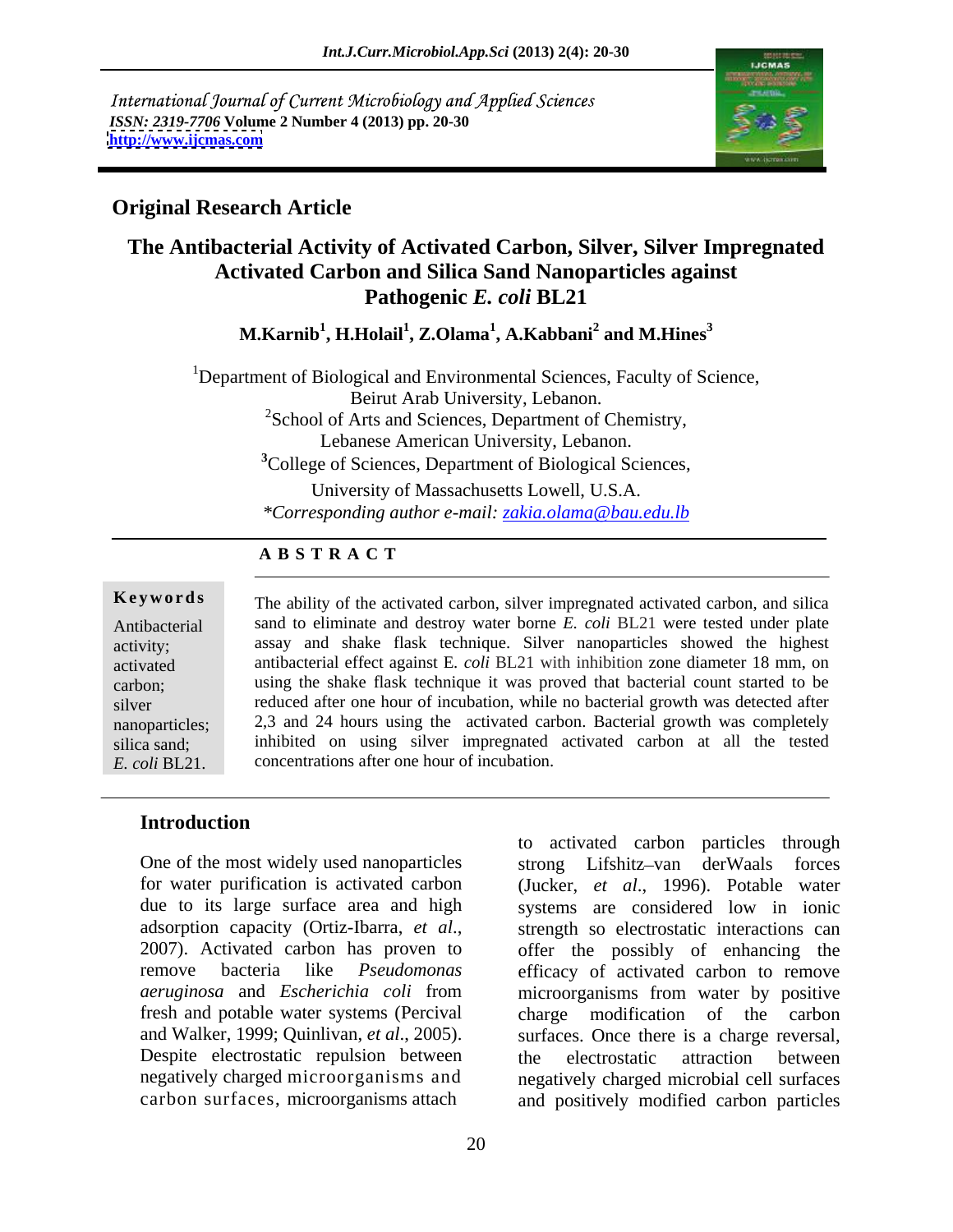will be strong (Bos, *et al.*, 1999; Shi *et al.*, 2005; and in the *substrate* resulting in enhanced 2007). Moreover, modification in the biodegradation (Pedrazzani, *et al.*, 2004) activated carbon particles by coating with a quaternary ammonium compound gives the activated carbon particles bactericidal The main objective of the present study is properties (Shi *et al*., 2007) and decreases to evaluate the antibacterial efficacy of the the possibility of biofilm growth. In activated carbon nanoparticles, silver addition to the microorganisms charge, the hydrophobicity of the surfaces that come sand against waterborne pathogenic *E.coli* in contact with microbes is important in

Nanoparticles have attracted great interest the strength of these two nanoparticles and in their development as potential these materials used widely for application antibacterial drugs (Hsiao *et al*., 2006), which has also been reported that many biophysical interactions occur between silver nanoparticles and bacteria including **Materials and Methods** biosorption, nanoparticles decomposition and cellular uptake, with effects bacterial cell membrane damage and toxicity (Priester, *et al*., 2009; Brayner, *et al*., 2006). A standard *Escherichia coli* BL21 was

In Europe, silver has been used as a water disinfectant and has shown effectiveness against planktonic bacteria (Silvestry- Rodriguez, *et al*., 2007). Silver has gained this efficacy through its binding to disulfide or sulfhydryl groups present in the cell wall proteins (Feng  $et al., 2000$ ). the cell wall proteins (Feng *et al.*, 2000).<br>Silver has been shown to bind DNA in the **Raw Materials** nucleus thus causing cell death.

One draw back for the use of activated  $\frac{\text{diament}(\text{Im }2007)}{\text{A} \cdot \text{N}(\text{O})}$  (2004). Since initiate, carbon is the lack of reversibility (Sheintuch and Matatov-Meytal, 1999), uncertainty when determining whether capacity has been reached. Silica based nanoparticles used as immobilizers have shown to enhance the non-selective capture of organic contaminants from  $\frac{11}{11}$  and experiments. Since sand was wastewaters, thus increasing the time of contact between microorganisms and

substrate resulting in enhanced biodegradation (Pedrazzani, *et al*., 2004)

adhesion (Bos, *et al*., 1999). activated carbon and silver would take an impregnated activated carbon, and silica strain, where the combination of the important antibacterial advantage, due to in water purification.

# **Materials and Methods**

# **Microorganism**

kindly provided by MIRCENC (Microbiological Resource Center, Ain Shams University-Egypt), maintained on Nutrient Agar slants and stored at 4°C with regular transfers at monthly intervals. For long preservation, the slants were folded with 25% glycerol.

# **Raw Materials**

Activated carbon was washed with deionized water and modified by heat treatment (Yin 2007), Silver Nitrate, AgNO3 (99%, Sigma Aldrich), sodium borohydride (NaBH4, Sigma Aldrich), The M-Endo agar medium and Macconkey agar medium (Sigma Aldrich) Pure Sand (Sigma Aldrich), deionized water of high purity (Beirut Arab University) was used in all experiments. Silica sand was supplied by Soliver glass production company (Chweifat, Lebanon).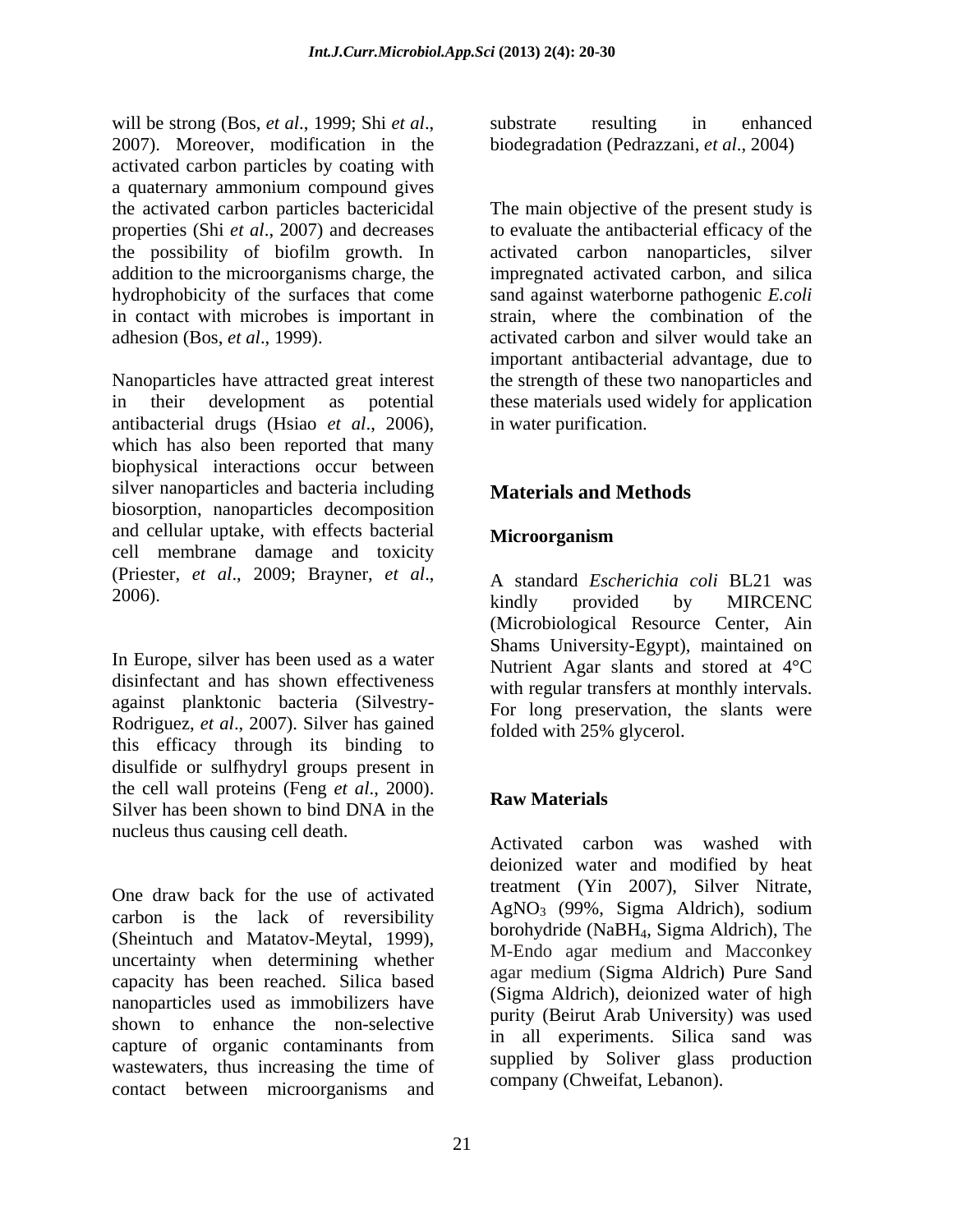Transfers from single slant cultures (48 hours old) were taken into 50 ml aliquots Activated carbon (1g) was added to 20 ml flasks to initiate growth (OD<1). Standard water to remove loosely adsorbed  $AgNO_3$ , inoculam of 2% (v/v) were taken from the until no  $AgNO_3$  was observed in the which is equivalent to  $3 \times 10^8$  colony<br>forming unit (CFU/ml) according to chemically reduced (over 24h) to form Ag

## **Preparation of silica sand**

Silica sand (50g) was rinsed using de ionized water and then treated with hydrogen peroxide to remove organic saline (pH 7.0), sterilized and stabilized by extensive washing with sterilized deionized water (Chen and Zhu, 2005).

## **Preparation of silver nanoparticles**

according to the chemical reduction method adapted by Fang, *et al*., (2005).50 and then heated till boiling and 5 ml of 1% tri-sodium citrate added drop by drop. The solution was mixed vigorously and heated until the colour changed to pale brown temperature. The aqueous solution was air dried up to 4 days so as to obtain a powdered form of sliver nanoparticles.

### **Preparation of seed culture Activated carbon impregnation with silver nanoparticles**

of the seed medium containing  $(g/l)$ : beef of different AgNO<sub>3</sub> concentrations (a) 0.1; extract, 1; yeast extract, 2; peptone, 5; b) 1 and c) 1.5 mol. $L^{-1}$  one at a time. sodium chloride, 5 and 1 liter of distilled After 24 hour of impregnation in the dark, water. Dispensed in 250 ml Erlenmeyer the powder samples were washed with latter liquid culture after growth for 18 filtrate. The powder samples collected hours at  $30^{\circ}\text{C} \pm 2$  on a reciprocal shaker to after decantation was air-dried until the start growth in the fermentation flask next day. By adding 10 ml of 0.2 mol  $L^{-1}$  $\frac{8}{2}$  colony N-DII improvemental A-NO success. colony  $NaBH_4$ , impregnated  $AgNO_3$  was forming unit (CFU/ml) according to chemically reduced (over 24h) to form Ag McFarland scale 0.5. The particles, then it was washed with water to  $-1$  and at a time ) one at a time. water to remove loosely adsorbed  $AgNO_3$ ,<br>until no  $AgNO_3$  was observed in the -1  $NaBH<sub>4</sub>$ , impregnated  $AgNO<sub>3</sub>$  was remove the excess NaBH4 followed by drying (Bandyopadhyaya, *et al*., 2008).

## **Antibacterial test**

sodium acetate, sodium dithionate and <br>nanoparticles and silica sand were tested sodium citrate to remove iron ions and for their antibacterial effect against matters. The silica sand was then saturated test. If this organism is killed, as a with  $Na<sup>+</sup>$  using 1M phosphate-buffered standard, all other borne-disease-causing Impregnated activated carbon, silver nanoparticles and silica sand were tested waterborne pathogenic *E.coli* BL21 under standard, all other borne-disease-causing organisms are assumed killed.

### **(a) Plate Assay Method (qualitative test)**

Silver nanoparticles were prepared<br>
About 20 ml of the previously prepared<br>  $\frac{2 \cdot \cot \theta}{20}$  ml of the previously prepared ml of  $1x10^{-3}$  M silver nitrate was prepared, permaising solution of  $1x10^{-3}$  M silver nitrate was prepared, followed by stirring until cooled to room a time in these holes, using one to two Melted M-Endo Agar medium was fortified with  $3x10^8$  CFU/ml medium of <sup>8</sup> CFU/ml medium of *E .coli* BL 21equivalent to 0.5 Mcfarland. seeded agar was then dispensed in petridishes, solidified by refrigerating for 4 to 6 hours. Seven mm diameter holes were made in the seeded agar using a sterilized cork borer. 25 mg of different nanoparticles under test were added one at a time in these holes, using one to two drops of sterilized water. They were left at  $4^{\circ}$ C for 1 hr then incubated at 37  $\Box$ C for 24 hours and the antibacterial effect was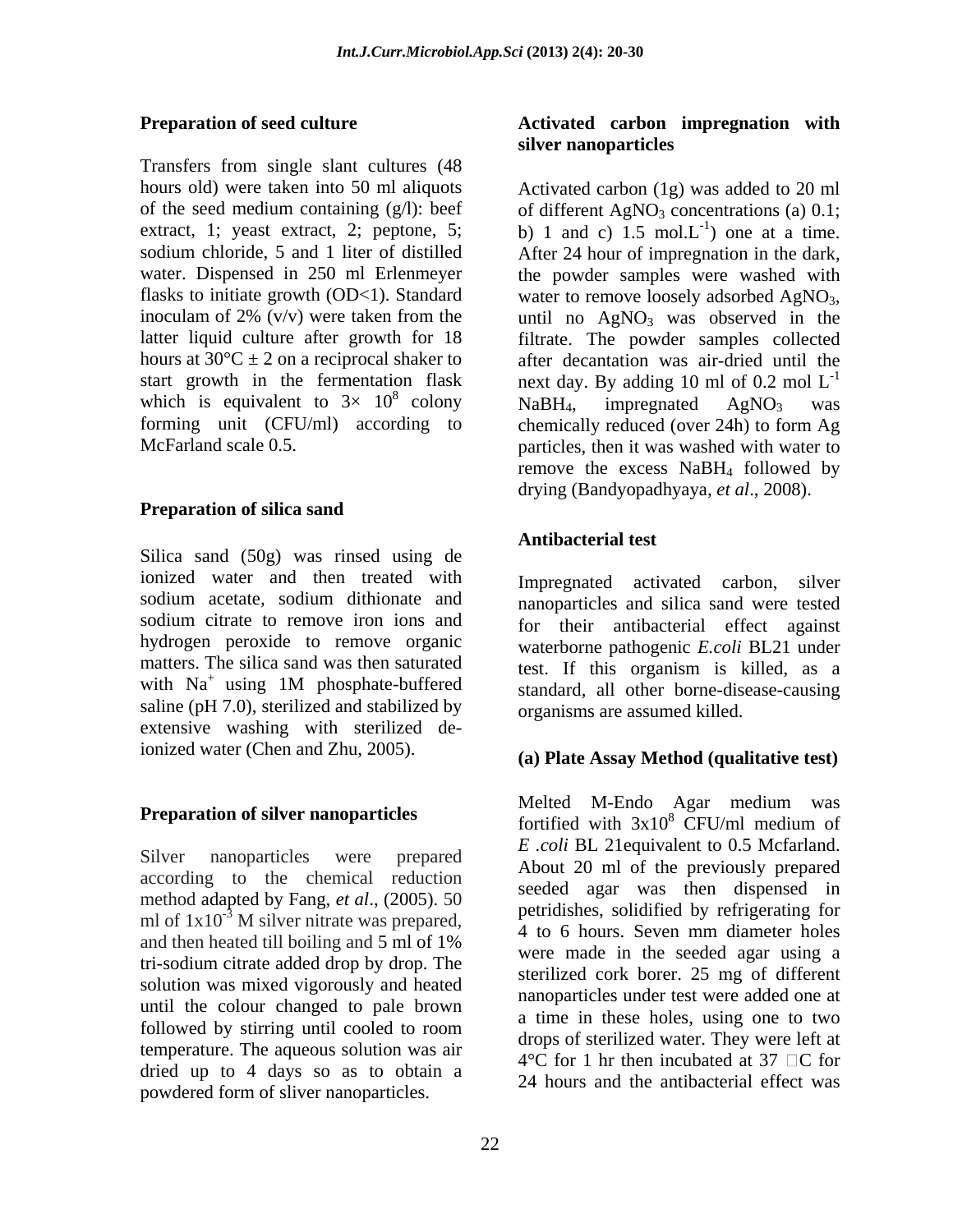measured referring to the inhibition zone lowest antibacterial effect with an

For the shake flask test, 50 ml of sterile attractive sites revealed upon traversing of saline (0.9% NaCl) was inoculated with 1 a carbon particle through the outer ml bacterial suspension  $(3x10^8 \text{ CFU/ml})$ equivalent to 0.5 Mc Farland. 50 mg of different nanoparticles were added to the flasks, one at a time and the contents were texture and size of the sand granules since stirred on a rotary shaker at ambient temperature. The samples were drawn periodically (0, 1, 3 and 24 hours) from the flask and tested for the number of surviving *E.coli* by plate count method on M-Endo agar, using standard procedures. Table.1 Inhibitory effect of the The percentage reduction of *E. coli* counts, nanoparticles under test against *E.coli* were obtained after treatment with several nanoparticles according to this formula:

### **% Reduction of bacterial count=**

### **Antibacterial test**

Results in Table 1 showed the inhibitory effect of activated carbon, silver, silver impregnated activated carbon and silica sand. it was revealed that all the tested nanoparticles had an antibacterial effect exhibited by the diameters of the inhibition zones. Silver nanoparticles proved to be the most effective antibacterial agent against *E. coli* BL21 with an inhibition zone of 18 mm followed by silver impregnated activated carbon<br>activated carbon at different  $(AC-Ag_a)$  then  $AC-Ag_b$ ,  $AC-Ag_c$  and activated carbon. Silica sand showed the

diameter. inhibition zone of 8mm. Waterborne *E.*  **(b)Shake flask test in saline**  activated carbon particles, and the main  **(Quantitative test)** difference between different types of <sup>8</sup> CFU/ml) bacterial surface layer (Busscher et al., lowest antibacterial effect with an *coli* BL21 adhere only weakly to different activated carbons is the number of 2008), while silica sand showed smaller inhibition zone which could be due to the finer sand fractions were more efficient in bacterial removal than the coarse sand used in this test (Gargiulo et al., 2007).

> **Table.1** Inhibitory effect of the BL21, using plate assay method.

| % Reduction of bacterial count=<br>((Viable count at time <sub>0</sub> - Viable count at | <b>Nanoparticle</b><br>used | Inhibitory zone<br>diameter $(mm)$ |
|------------------------------------------------------------------------------------------|-----------------------------|------------------------------------|
| time $_{x}$ )/ Viable count at time <sub>0</sub> ) $x100$                                | Activated carbon            | 10.00                              |
|                                                                                          | Silver                      | 18.00                              |
| <b>Results and Discussion</b>                                                            | $AC-Ag_a$                   | 11.00                              |
| <b>Antibacterial test</b>                                                                | $AC-Ag_b$                   | 14.00                              |
| (a) Plate Assay Method                                                                   | $AC-Ag_c$                   | 16.00                              |
|                                                                                          | Silica sand                 | 8.00                               |

In a trial to test the antibacterial effect of the tested nanoparticles against *E.coli* BL21 under shaken conditions, it was revealed that the number of non-adsorbed viable bacterial cells incubated with different nanoparticles reduced slightly within 1 hour after treatments with activated carbon, and silver impregnated activated carbon at different concentrations, and silica sand. However, after shaken for 3 hours, the total viable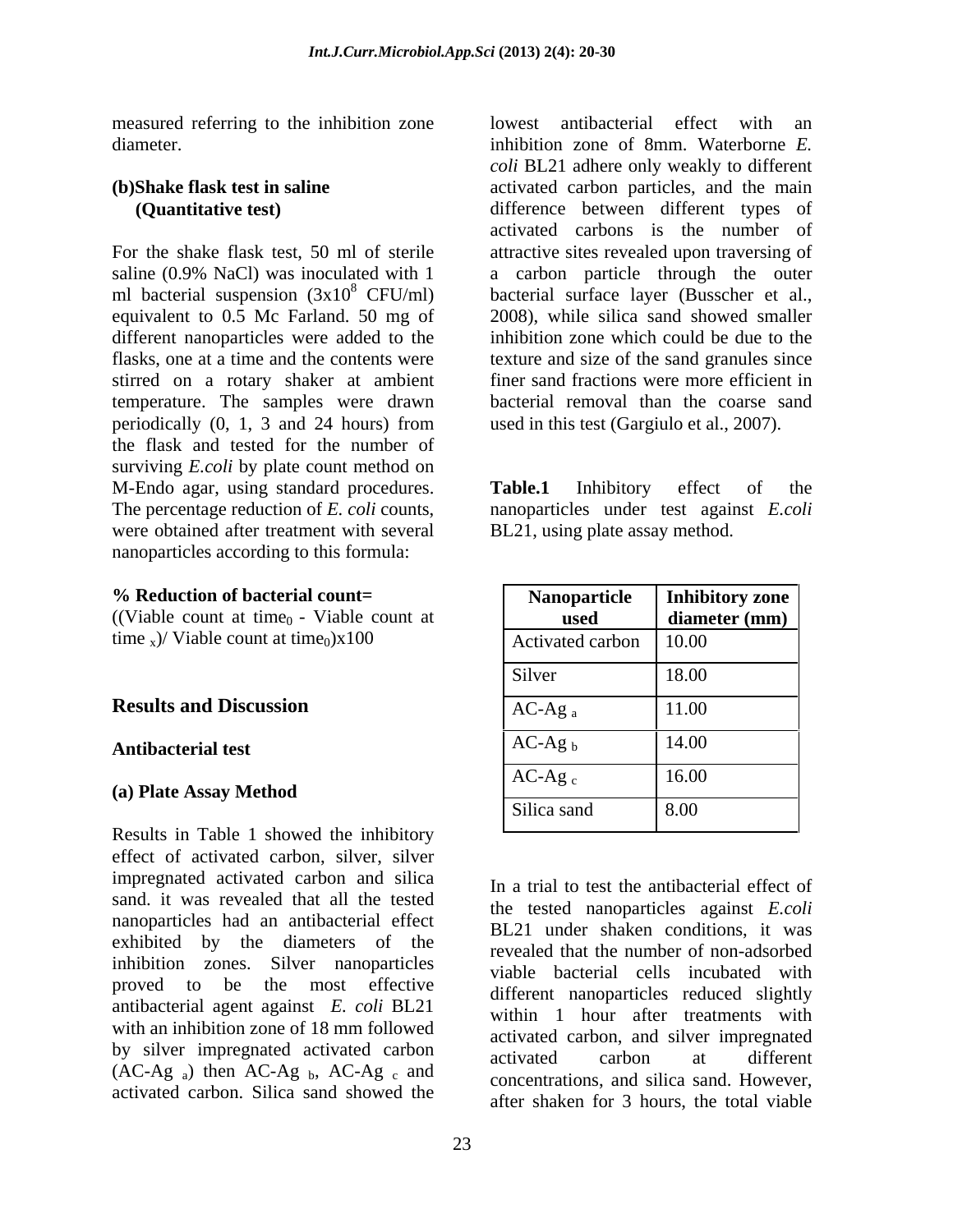*E.coli* count reached to zero with activated nanoparticles inhibited *E. coli* and *Bacillus* carbon and silica sand but with sand still *sp*. growth at low concentrations (0.1 have some bacterial colonies.  $\mu$ g/ml), as for: silver targets multiple Continuously, after contacting for 24 components in the bacterial cell, and the hours, the nanoparticles killed all bacterial cells and markedly proved to have is by weakening DNA replication and bactericidal effect against pathogenic inactivating proteins, as a result, resistance *E.coli* under test. Furthermore, As shown to bacteria cannot easily develop (Zhou et in Figure 2, The results showed slight al., 2012). difference in the percent reduction in *E. coli* count after treatment with the Moreover, other researchers showed that different nanoparticles under test, where activated carbon-Silver composite have a 100% reduction in *E.coli* count was observed after 24 hours of contact with *coli* due to the synergistic effect of activated carbon and silica sand, as activated carbon and silver nanoparticles reported previously by Liu et al., 2012. (Sreeprasad and Pradeep, 2012).<br>However, silica sand showed 100% Zhu (2005). For both materials, a large

showed no growth of bacteria starting one hour of incubation where the percentage count was reported. Therefore, the change nanoparticles under test is due to the fact that the loss of cell viability has Zhou et al. (2012), where silver each other due to electrostatic forces. So

mechanism behind its antibacterial activity al., 2012).

superior antibacterial activity towards *E.*  (Sreeprasad and Pradeep, 2012).

reduction in bacterial count after 24 hours In general, Most of the bacterial reduction of contact (Fig 2) as reported by Chen and and inactivation took place during the first fraction of cell death occured in the first mortality rate increases continuously with three hours of incubation. the increase of nanomaterial concentration The antibacterial effect of Silver and concentration dependent (Liu et al., impregnated activated carbon at different 2012). Thus, Silver nanoparticles showed concentrations (a,b and c) against *E. coli* efficient antibacterial activity against BL21 were tested. Results in table 2 pathogenic *E. coli* that was similar to that three hours of incubation, and the and their antibacterial activities are time found by Rastogi et al., 2011.

reduction of the total viable count of *E.coli* The mechanism of inhibitory action was 100 % as shown in figure 2, while caused by silver nanoparticles on *E.coli* after 3 hours of incubation with activated BL21 is partially known, where some carbon, 100% reduction in the bacterial after 1 hour of incubation with the through binding to the thiol group leading approached the complete inactivation (Liu have a layer of lipopolysaccharides at the et al., 2012). It was clear that the amount exterior that are composed of covalently of silver particles on the activated carbon linked lipids and polysaccharides; they considered to be the main factor for the lack strength and rigidity. Negative complete reduction in the total viable charges on the lipopolysaccharides are count of *E.coli* and responsible for the attracted towards the positive charges effective antimicrobial activity. The results available on silver nanoparticles (Santoro are in agreement with that obtained by et al., 2007). The opposite charges attract researchers reported that silver nanoparticles inhibit bacterial growth to bacterial inactivation (Yan et al., 2012). Moreover, the Gram negative bacteria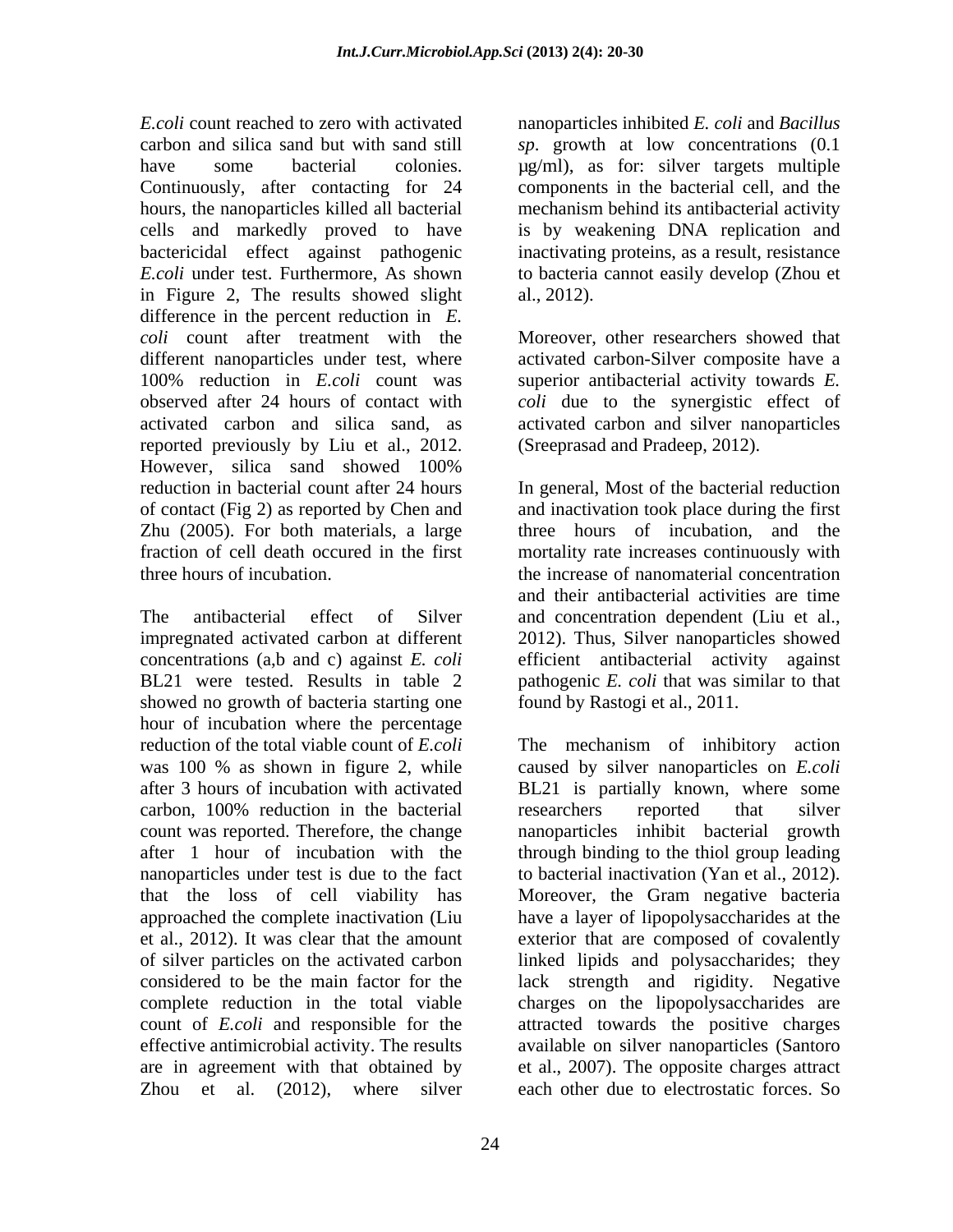once the nanoparticle comes in contact with the bacterial cell, it either inhibit the reduction rate was greatly influenced by cell wall synthesis, damage the the increase of silver ion concentrations cytoplasmic membrane, inhibit nucleic and contact time. The present study acid and protein synthesis or inhibit demonstrates the potential of activated specific enzyme systems which result in carbon composites for use in water the complete bacterial inhibition (Sadeghi purification and that silver impregnation is et al., 2010).The mechanism by which the very effective in producing potable nanoparticles are able to penetrate the bacteria is not understood completely, but previous studies suggested that when **Table. 2** Total viable count as affected by *E.coli* treated with silver, changes took the exposure time to different place in its membrane morphology that produced a significant increase in its permeability affecting proper transport through the plasma membrane, leaving the bacterial cells incapable of properly regulating transport through the plasma membrane, resulting in cell death (Raffi et al., 2008). Moreover, these studies showed that bacterial inhibition caused once silver nanoparticles penetrated inside the bacteria and caused damage by interacting with phosphorus and sulfur containing compounds such as DNA (Sadeghi et al., 2010).  $\frac{3.6}{1.0} = \frac{3.6}{1.0} = \frac{3.6}{1.0} = \frac{3.6}{1.0} = \frac{3.6}{1.0} = \frac{3.6}{1.0} = \frac{3.6}{1.0} = \frac{3.6}{1.0} = \frac{3.6}{1.0} = \frac{3.6}{1.0} = \frac{3.6}{1.0} = \frac{3.6}{1.0} = \frac{3.6}{1.0} = \frac{3.6}{1.0} = \frac{3.6}{1.0} = \frac{3.6}{1.0} = \frac{3.6}{1.0} = \frac{3.6}{1.$ 

The antibacterial effect of activated carbon, silver nanoparticles, silver  $\frac{24.6}{0.0}$   $\frac{0.0}{0.0}$ impregnated activated carbon and silica sand against waterborne pathogenic *E.coli* BL21 was obtained and compared. Plate assays and shake flask methods showed that silica sand had the lowest antibacterial activities compared to the other prepared nanoparticles. However, impregnated  $\frac{3.0}{2.0}$   $\frac{0.0}{0.0}$ activated carbon with silver at the highest concentration showed the maximum  $\vert$  Silica sand  $\vert$  0.0  $\vert$  56.0 inhibitory effect against *E. coli* BL21. Therefore, higher concentrations of silver ions cause greater bactericidal effect and antibacterial activities are time and concentration dependant. Most of the bacterial cell number reduction occurred

after three hours of incubation and the drinking water.

the exposure time to different nanoparticles, using shake flask test.

|                      | <b>Contact</b> | CFU/ml                       |
|----------------------|----------------|------------------------------|
| <b>Nanoparticles</b> | time (hr)      | $\mathbf{x}$ 10 <sup>4</sup> |
|                      | $0.0\,$        | 97.0                         |
| <b>Activated</b>     | 1.0            | 50.0                         |
| <b>Carbon</b>        | 3.0            | 23.0                         |
|                      | 24.0           | 8.0                          |
|                      | $0.0\,$        | 15.0                         |
| <b>Silver</b>        | 1.0            | 4.0                          |
|                      | 3.0            | $0.0\,$                      |
|                      | 24.0           | $0.0\,$                      |
|                      | $0.0\,$        | $0.0\,$                      |
| $AC-Ag_a$            | 1.0            | $0.0\,$                      |
|                      | 3.0            | $0.0\,$                      |
|                      | 24.0           | $0.0\,$                      |
|                      | $0.0\,$        | $0.0\,$                      |
| $AC-Ag_b$            | 1.0            | $0.0\,$                      |
|                      | 3.0            | $0.0\,$                      |
|                      | 24.0           | $0.0\,$                      |
|                      | $0.0\,$        | $0.0\,$                      |
|                      | 1.0            | $0.0\,$                      |
| $AC-Ag_c$            | 3.0            | $0.0\,$                      |
|                      | 24.0           | $0.0\,$                      |
| Silica sand          | $0.0\,$        | 56.0                         |
|                      | 1.0            | 30.0                         |
|                      | 3.0            | 15.0                         |
|                      | 24.0           | $0.0\,$                      |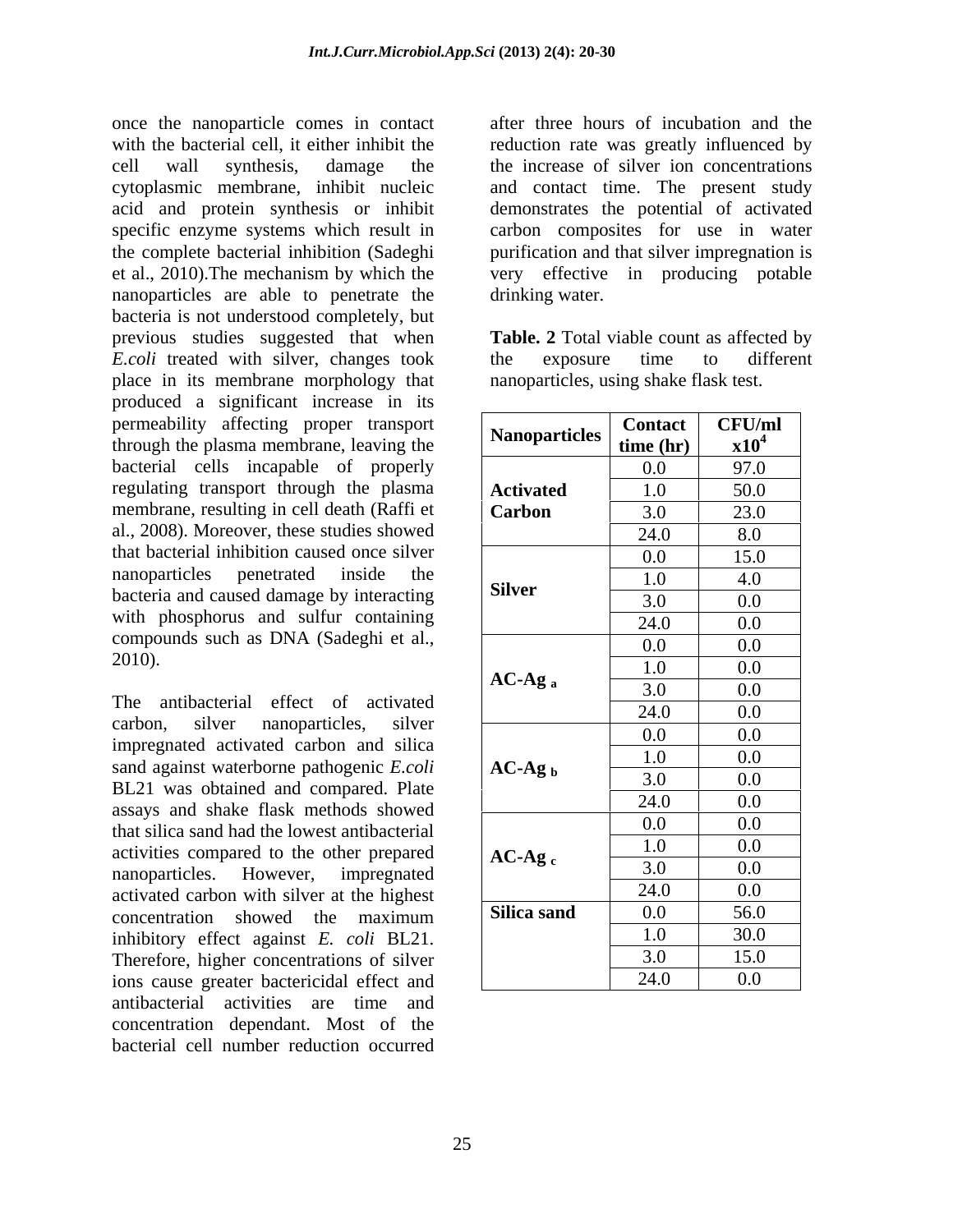**Figure.1** Plate assay method for the detection of the Inhibitory effect of nanoparticles under test against *E.coli* BL2. **a:** activated carbon, **b:** AC-Aga, **c:** AC-Agb, **d:** AC-Agc and **e:** silica sand.

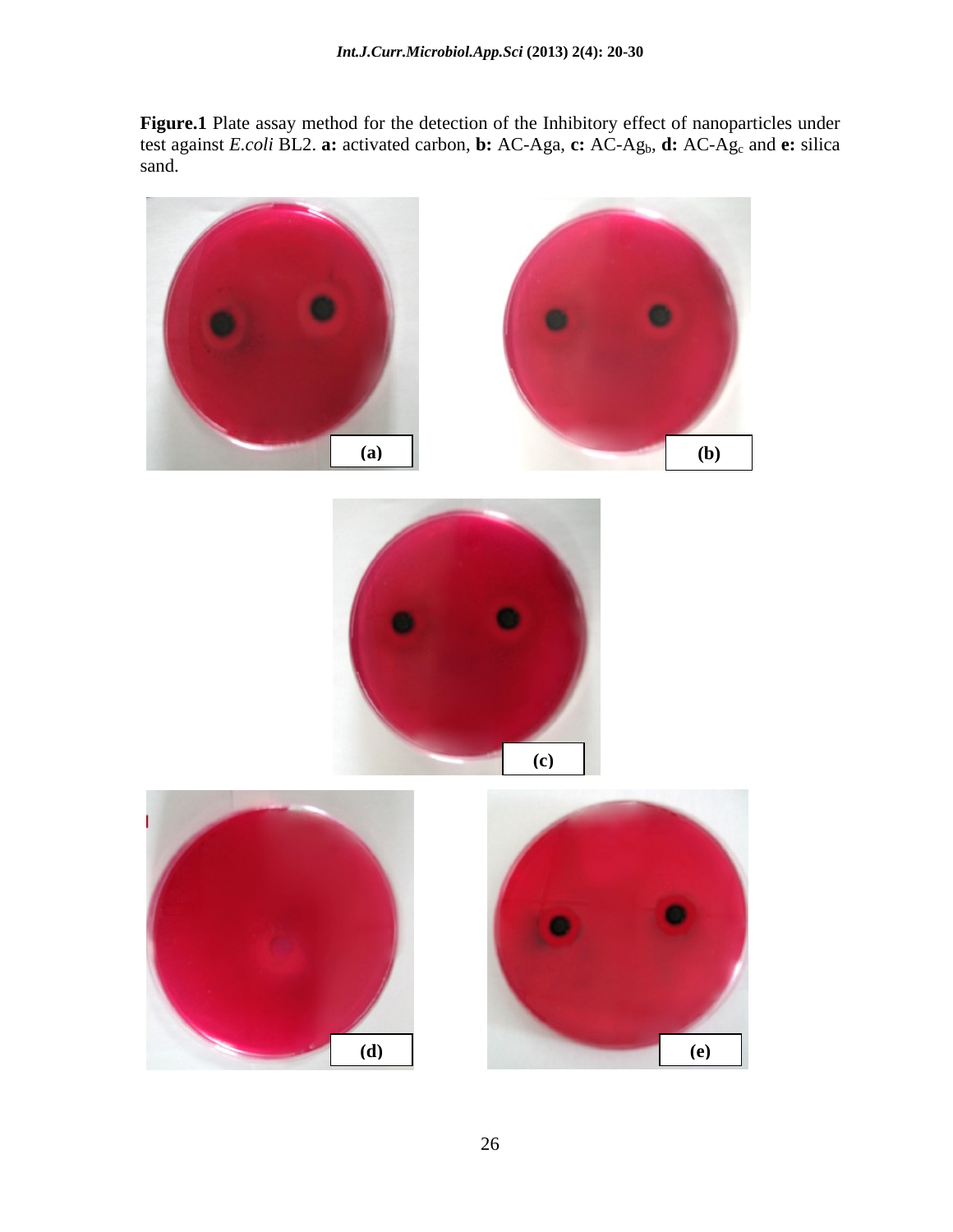**Figure.2** Reduction percentage of the total viable count of *E.coli* BL21 as affected by the exposure time to (a): activated carbon, (b): silver, (c): Ac-Ag  $_a$ , (d): Ac-Ag  $_b$ , (e): Ac-Ag  $_c$ and (f): silica sand.

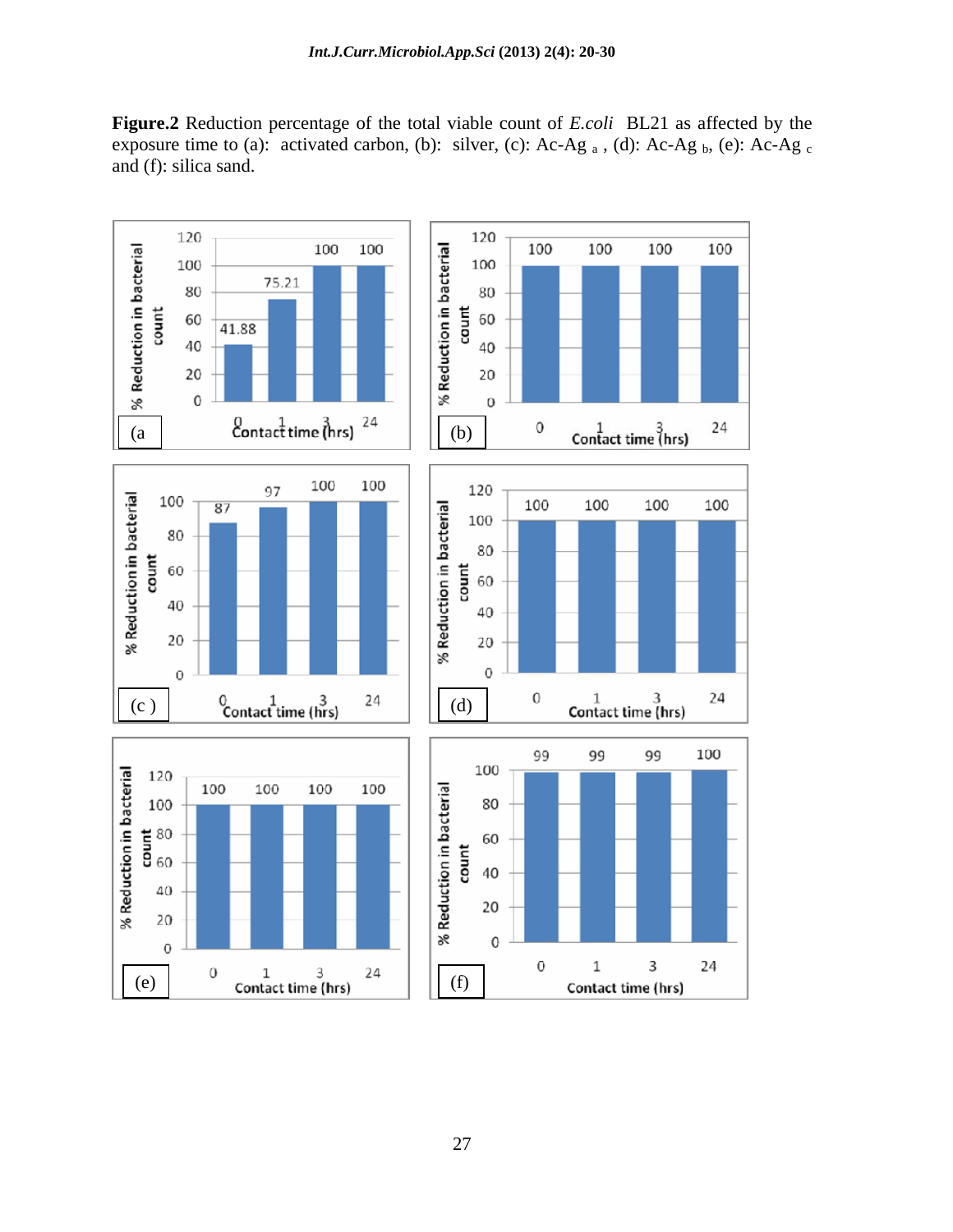# **References**

- Bandyopadhyaya, R., M. Venkata Sivaiah Feng, Q.L., J. Wu, G.Q., Chen, F.Z. Cui, and Shankar. P.A. 2008. Silver T.N. Kim and Kim, J.O. 2000. "A and Shankar, P.A. 2008. Silver embedded granular activated carbon as
- Bos, R., H.C Van DerMei and Busscher microbial adhesive interactions--its
- Brayner, R., R. Ferrari-Iliou, N. Brivois, S. Djediat, M. Benedetti and Fiévet, F. 2006. Toxicological impact studies ultrafine ZnO nanoparticles colloidal
- Busscher, H., R. Dijkstra, D. Langworthy,
- Chen, G., and Zhu, H. 2005 .Bacterial adhesion to silica sand as related to Gibbs energy variations. Colloids. glass and 5<br>Surface B: Biointer  $44.41-48$  5472-5479. Surface. B: Biointer. 44:41–48.
- Chen S.P., WU G.Z., *et al.* 2005. Preparation of high antimicrobial complex. Carbohydr. Polym. 60: 33-38
- Egger, S., R. Lehmann., M. Height, M. Loessner and Schuppler, M. 2009. Silver-Silica Nanocomposite Material. App. Environ. Microbiol. 75:2973- la Cruz<br>2976 Surface
- Fang, J., C. Zhong and Mu, R. 2005. The Study of Deposited Silver Particulate Films by Simple Method for Efficient SERS. Chem. Phy. Lett. 401: 271
- an antibacterial medium for water effect of silver ions on *Escherichia* purification. J. Chem. Technol. coli and Staphylococcus aureus." J. Biotechnol.83: 1177-1180. Biomedi.Mat.Res. Part A.52(4): 662 mechanistic study of the antibacterial effect of silver ions on *Escherichia coli* and *Staphylococcus aureus*." J. 668.
- H.J. 1999. Physico-chemistry of initial Gargiulo, G., S. Bradford, J. Simunek, P. mechanisms and methods for study. E. 2007. Bacteria transport and<br>Microbiol. Rev. 23:179–229. deposition under saturated conditions: dyopadhyaya, R. M. Venkins Sitvain Teng, Q.L., J. Wu, G.Q., Chen, D. Zoween the antibacted granular scievaristic entropy of the antibacted propagation and activated controlled propagation and the antibacted propagation and Ustohal, H. Vereecken and Klumpp, E. 2007. Bacteria transport and deposition under saturated conditions: the role of the matrix grain size and the bacteria surface protein. J. Contam. Hydrol. 92: 255–273.
- based on *Escherichia coli* bacteria in Hsiao, M., S. Chen, D. Shieh and Yeh, C. medium. Nano. Lett. 6:866 870. Au3Cu1 spherical-like and biomineral D. Collias, D. Bjorkquist, M. architectures exhibiting antimicrobial Mitchell and Van der Mei, H. 2008. <br>Interaction forces between waterborne 210. 2006. One-pot synthesis of hollow botallackite Cu2 (OH) 3Cl flowerlike activity. J. Phys. Chem. B. 110:205 210.
- bacteria and activated carbon particles. Jucker, B.A., H. Harms and Zehnder, J.Colloid.Inter.Sci. 322:351–357. A.B. 1996. Adhesion of the positively Jucker, B.A., H. Harms and Zehnder, A.B. 1996. Adhesion of the positively charged bacterium *Stenotrophomonas* (*Xanthomonas*) *maltophilia* 70401 to glass and Teflon. J. Bacteriol. 178: 5472 5479.
- activity thiourea chitosan-Ag+ Y. 2012. Lateral Dimension dependant Liu, S., M. Hu, T. Zeng, R. Wu, R. Jiang, J. Wei, L. Wang, J. Kong and Chen, antibacterial activity of Graphene oxide sheets. ASC. Nano. 28:12364- 12372.
- Antimicrobial Properties of a Novel Ortiz-Ibarra, H., N. Casillas, V. Soto, M. 2976. Surface characterization of Barcena-Soto, R. Torres-Vitela, W. de la Cruz and Gómez-Salazar, S. 2007. Surface characterization of electrodeposited silver on activated carbon for bactericidal purposes. J. Colloid.Inter. Sci. 314: 562–571.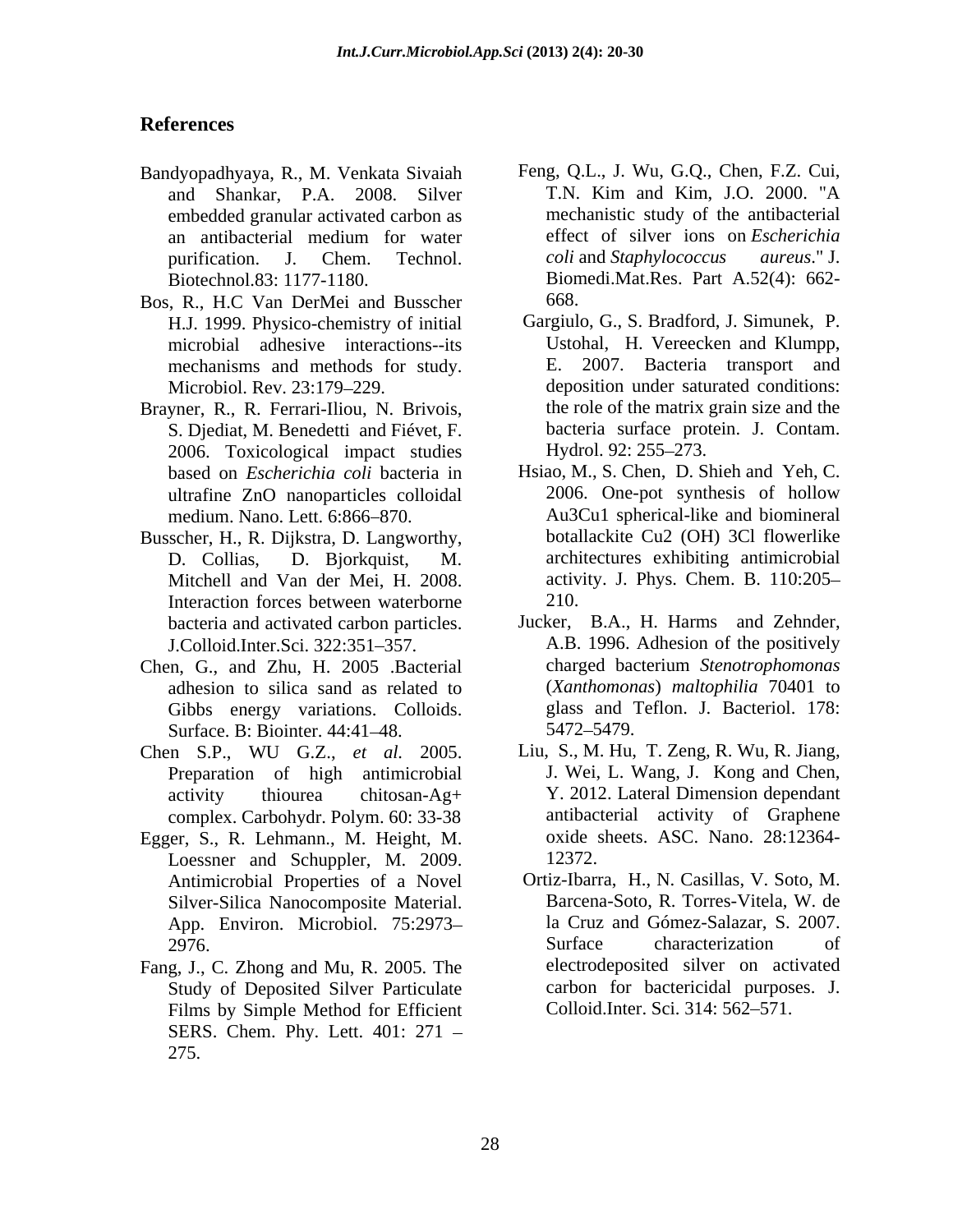- Pedrazzani, R., G. Bertanza, C. Santoro, C., N. Duchsherer and Grainger, the degradation of organic compounds
- Percival, S.L., and Walker, J.T. 1999. graphene nanoribbons: Insights from of the public health implications.
- Priester, J., P. Stoimenov, R. Mielke, S. 1999. Comparison of catalytic
- Quinlivan, A., L. Li and Knappe, D. for Aqueous Organic Micropollutants Res. 46:439–445. Properties. Water. Res., 39:1663–
- Raffi, M., F. Hussain, T.M. Bhatti, J.I. 2008. Antibacterial characterization of
- Rastogi, S., V. Rutledge, C. Gibson, D.
- Sadeghi, B., M. Jamali, Kia Sh, A. Amini
- Maffezzoni, M. Gelmi, N. Manca and D. 2007. Antimicrobial efficacy and Depero, L. 2004. Bacteria enclosure ocular cell toxicity from silver between silica-coated membranes for nanoparticles. Nanobiotechnol. 3: 55 ocular cell toxicity from silver 65.
- in contaminated water. Water. Res. Shaobin, T., *et al*., 2012. Adsorption of 39:2056 2064. epoxy and hydroxyl groups on zigzag Potable water and biofilms: a review density functional calculations. graphene nanoribbons: Insights from density functional calculations. Chemical Physics. **392**: 33.
- Biofoul. 14:99–115. Sheintuch, M., and Matatov-Meytal, Y. Webb, C. Ehrhardt, J. Zhang, G. processes with other regeneration Stucky and Holden, P. 2009. Effects of methods of activated carbon, Catal. soluble cadmium salts versus Cd Se Today. 53:73–80. 1999. Comparison of catalytic Today. 53:73–80.
- quantum dots on the growth of Shi, Z., K.G. Neoh and Kang, E.T. 2007. planktonic *Pseudomonas aeruginosa.* Environ. Sci Technol. 43:2589 2594. Characteristics of Activated Carbon 2005. Predicting Adsorption Isotherms Ammonium Moieties. Ind. Eng. Chem. Antibacterial and Adsorption Functionalized with Quaternary Res. 46:439–445.
- from Activated Carbon and Pollutant Silvestry-Rodriguez N., K.R. Bright, D.C. 1673. P. 2007. Inactivation of *Pseudomonas*  Akhter, A. Hameed and Hasan, M. by silver in tap water. J. Environ. Sci. Slack, D.R. Uhlmann .and Gerba, C. *aeruginosa* and *Aeromonas hydrophila* Health.  $42:1-6$ .
- silver nanoparticles against *E. coli* Sreeprasad, T., and Pradeep, T. 2012. ATCC-15224. J. Mater. Sci. Technol., 24:192–196. biological applications. Inter. J. Graphene for environmental biological applications. Inter. J. Modern. Phy. 21:26
- Newcombe, J. Branen and Branen, A. Sutherland, J., C.Adams and Kekobad, J. 2011. Ag colloids and Ag clusters over 2004. Treatment of MTBE by air EDAPTMS - coated silica nanoparticles: synthesis, advanced oxidation: technical and characterization, and antibacterial activity against *Escherichia coli*. groundwaters. Water Res.38:193-205. stripping, carbon adsorption, and economic comparison for five
- Nanomed. 7: 305 314. nia and Ghafari, S. 2010. Synthesis dispersed on reduced graphene oxide and characterization of silver as an efficient electrocatalyst for nanoparticles for antibacterial activity Int.J.Nano.Dim.1: 119-124 Commun Camb. 48:1892–1894. Yan, X.Y., X.L. Tong and Zhang, Y.F.2012. Cuprous oxide nanoparticles oxygen reduction reaction. Chem